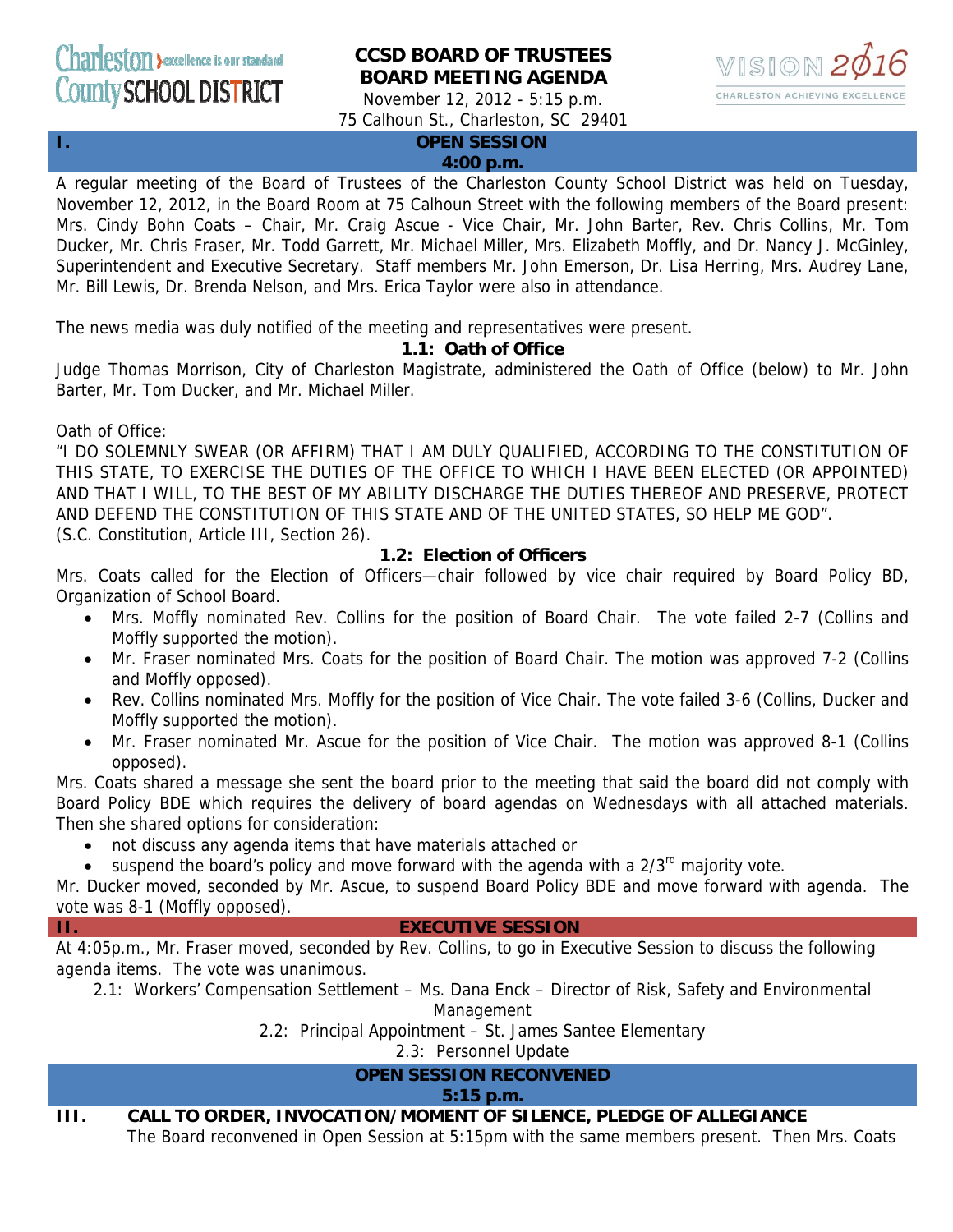directed Mrs. Stoney to distribute information to new board members that she and Mr. Ascue felt would be helpful to new board members.

Mrs. Coats called the meeting to order. Then she called for a Moment of Silence followed by the Pledge of Allegiance.

## **IV. ADOPTION OF AGENDA**

Mr. Fraser moved, seconded by Rev. Collins, Adoption of the November 12, 2012 agenda. The motion was approved 9-0.

# **V. SPECIAL RECOGNITIONS** – **Ms. Clara Heinsohn – Director of Public Affairs & Volunteers**

# **5.1: A. State Farm Celebrate My Drive Campaign – Mrs. Michelle English-Watson, Director of Federal Programs**

State Farm Insurance-Agent Mrs. Mary Joseph and Delta Sigma Theta Sorority, Inc. LETC-Ms. Sharon Wigfall & Mrs. Cheryl Williams will present checks to high schools for their participation in State Farm's Celebrate My Drive Campaign:

- West Ashley HS Principal Mary Runyon \$2,500 Grant
- Baptist Hill HS Principal Kala Goodwin \$2,500 Grant
- Stall HS Principal Kim Wilson \$2,500 Grant

# **VI. SUPERINTENDENT'S REPORT**

Dr. McGinley shared the following:

- The Delta Sigma Sorority and State Farm Insurance Company were thanked for generous support to CCSD students.
- Veteran's Day was observed today all across the district. Hundreds of students and teachers honored Veterans through school based activities, events, and lessons.
- Last week Dr. McGinley made a presentation to the Southeastern Council of Foundations. She focused on partnerships such as Charleston Promise Neighborhood, Book Buddies, Overcoming Obstacles, and MUSC's Boeing Center for Children's Wellness will be presented later during the meeting. She highlighted the importance of partnerships and how they extend the impact of public dollars and rally support for students and employees.
- Outgoing board members Mrs. Elizabeth Kandrac, Mr. Brian Thomas, and Mrs. Ann Oplinger were thanked for their contributions to the district and the community.
- Rev. Chris Collins and Mr. Chris Fraser were congratulated for winning their re-election bids for the Board.
- New Board members, Mr. Tom Ducker, Mr. Michael Miller, Mr. John Barter, and Mr. Todd Garrett were welcomed.
- Dr. McGinley said she look forward to working with the new board to advance Vision 2016 and chart a course for continued progress.
- Matilda Dunston Primary School recently won the "Distinguished Title I School Award" for progress they have made. Dunston's Principal Janice Malone and teachers will be recognized at a future board meeting.
- The state of South Carolina will officially release the 2012 report card results tomorrow morning. Based on simulations, the district predicts continued progress again this year. Report Card information will be shared at the next board meeting. Schools that have made notable improvements will be named. Dr. McGinley predicted that the number of "At Risk" schools would be in the single digits for the first time ever. She went on to say that five years ago, the district had 23 "At Risk" schools. Also, an increased number of schools are now in the "Good/Excellent" range.
- Dr. McGinley extended an invitation to everyone to attend the press conference at 10:30am on Tuesday, November 13, 2012, at Dunston Elementary School in North Charleston for releasing of the district's test scores.

## **VII. VISITORS, PUBLIC COMMUNICATIONS**

- **1.** Sara Baker, a eighth grade student at Charleston Charter School for Math and Science addressed the board about the charter school facility.
- **2.** Chaz Gries, a seventh grade student at Charleston Charter School for Math and Science expressed shared concerns about the division of charter school students when the Rivers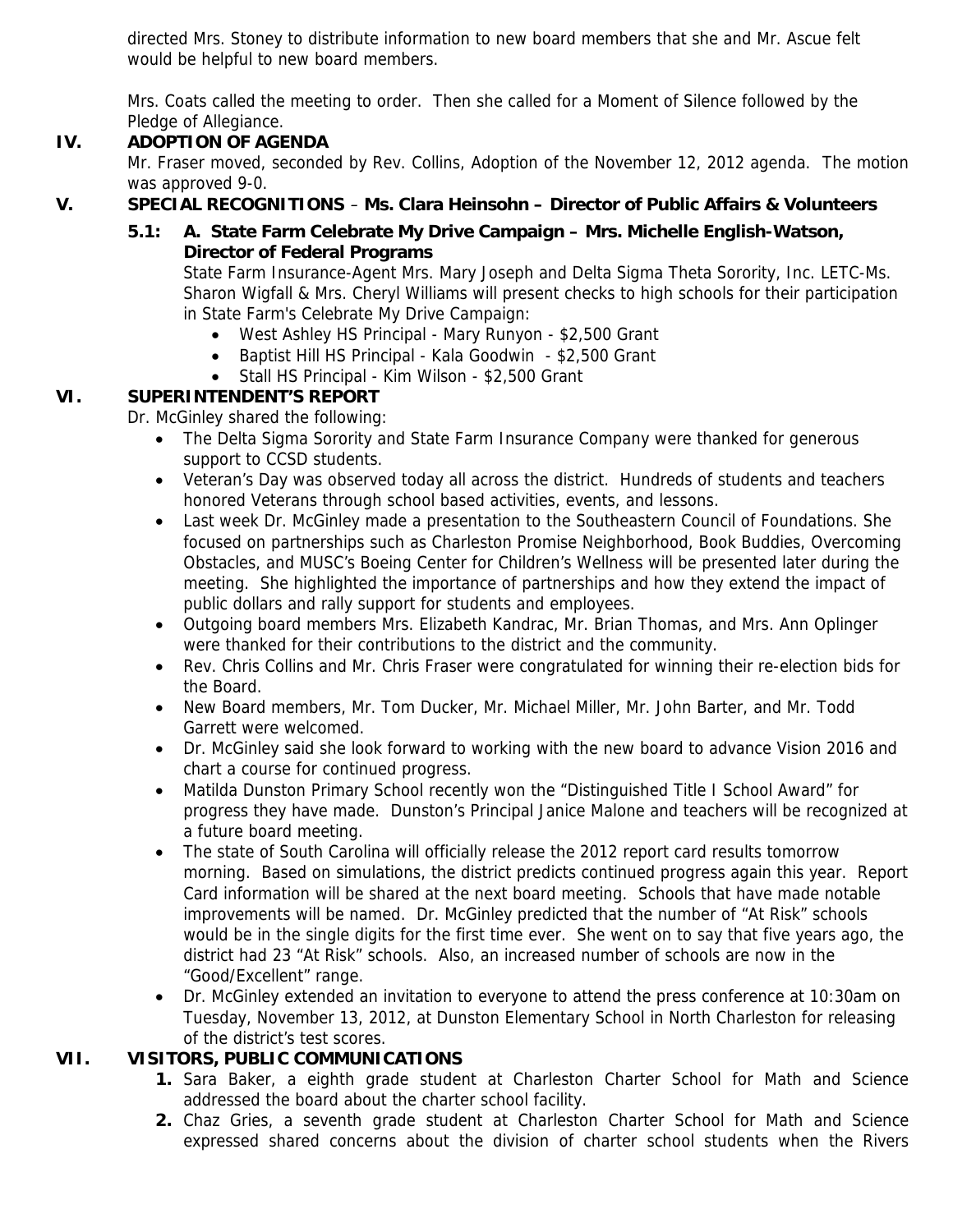facility opens in December.

- **3.** Mr. Arne McClure, the Charleston Charter School for Math and Science facilities chair, shared a resolution they approved last week regarding a permanent facility for the Charleston Charter School for Math and Science. Then he requested CCSD develop and provide permanent facilities for the Charleston Charter School for Math and Science for the 2012-13 school year.
- **4.** Mr. Mike Campbell addressed the board regarding Vision 2016. Mr. Campbell who served as a facilitator for the Vision 2016 community meetings provided a summary of the Vision 2016 Community Involvement process. He also mentioned the 16-page power point that was developed from the 50 pages of input received from the community. He encouraged the board to continue soliciting community involvement.
- **5.** Mr. Park Dougherty addressed the board about diversity at the Charleston Charter School for Math and Science. In his capacity as chairman of the committee that founded the school for three years, he said, there was no intention to do anything other than build a diverse school and concerns about diversity at Charleston Charter School for Math and Science were misplaced. Mr. Dougherty said he understood the history of Charleston and segregation witnessed for 300+ years and recognize that it is a huge problem. However, he said the 300 page charter contract that was approved by the board requires diversity at the charter school. Mr. Dougherty said it wasn't necessary to reserve forty percent of the Rivers building for another program for diversity purposes.
- **6.** Rev. Alma Dungee addressed the board about Charleston Charter School for Math and Science Mrs. Dungee said she represents all and "what applies to one, applies to all."

# **VIII. APPROVAL OF MINUTES/EXECUTIVE SESSION AGENDA ITEMS**

# **8.1: Open Session Minutes of October 22, 2012**

Mr. Fraser moved, seconded by Mr. Garrett, approval of the Open Session Minutes of October 22, 2012 with corrections Mr. Fraser identified earlier to Mrs. Stoney regarding the location of the Sullivan's Island agenda item. The motion was approved. The vote was 9-0.

# **8.2: Motions of Executive Session of November 12,2012**

The Board voted on Executive Session motions of November 12, 2012 which follows:

## **2.1: Workers' Compensation Settlement – Ms. Dana Enck – Director of Risk, Safety and Environmental Management**

Mr. Fraser moved, seconded by Mr. Barter, to approve the Workers' Compensation Settlement. The vote was 9-0.

## **2.2: Principal Appointment – St. James Santee Elementary**

Mr. Ascue moved, seconded by Mr. Fraser, approval of a recommendation appointing Mr. Joe Sampson to the position of Principal at St. James Santee Elementary. The vote was 9-0.

## **2.3: Personnel Update**

The Board received a Personnel Update in Executive Session. No actions were taken.

## **8.3: A. Financial Minutes of October 22, 2012**

Mr. Fraser moved, seconded by Rev. Collins, to approve the Financial Minutes of October 22, 2012. The vote was 9-0.

## **IX. CAE UPDATE**

## **9.1: Wellness Initiative – Dr. Janice Key – Pediatrician MUSC**

The Board received a presentation proposed of a Wellness Initiative for Vision 2016.

- The Boeing Plant funds this initiative. South Carolina is the  $8<sup>th</sup>$  fattest state in the country. The focus of the wellness initiative is on obesity.
- The Superintendent recommended a Well Being initiative for both staff and students. Physical Wellness in CCSD is a well thought out world class Physical Education plan.
- The district has partnerships with many groups to address social and emotional wellbeing of students and staff. A wellness culture has been established in the district to include participation in:
	- o Tennis
	- o Swimming
	- o Bridge Run
	- o Garden at Mitchell Elementary that has expanded to an acre field and are GAP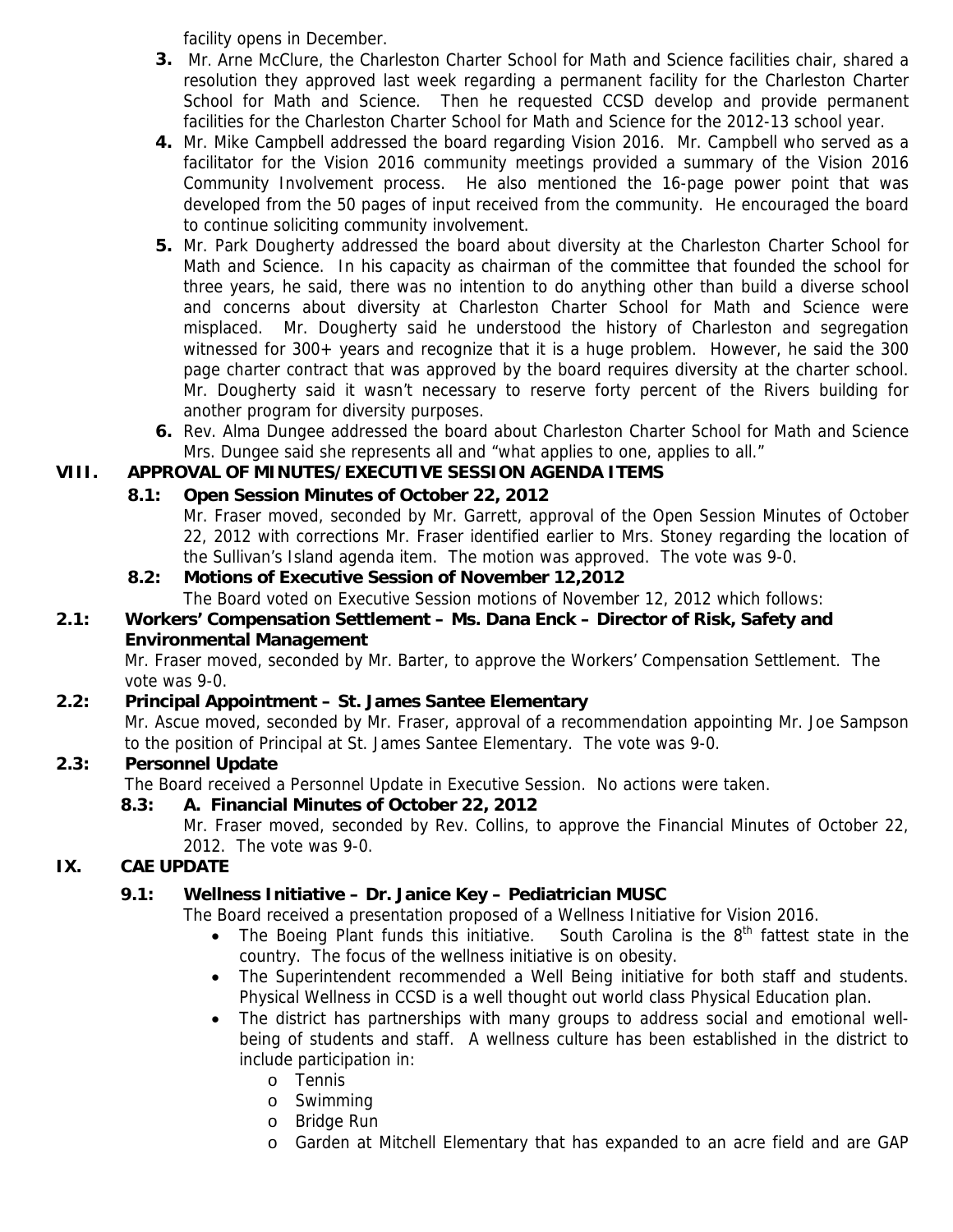certified

- o Climbing walls at Mitchell, Stall and N. Charleston HS
- o Mother and Daughters basketball games, etc.
- The 79 doctors that are members of the Medical Society are all involved in the "Docs" Adopt" program and have adopted schools across the district.
- Mr. Spurlock shared details about the wellness initiatives across the district.
- Mr. Spurlock extended an invitation to everyone to join him in running over the Ravenal Bridge on Saturday mornings. He said the health of students must be a priority.
- Mrs. Key shared the Vision 2016 Wellness Mission statement which follows:

"CCSD is committed to providing a school environment that promotes and protects children's health, well-being, and ability to learn by supporting healthy eating and physical activity. Our mission is to promote wellness in all schools and for all students and employees in the district."

Then she shared three objectives which were identified for 2013 and ones for 2016.

- **1.** Increase number of schools with active wellness programs (including wellness committee, Docs-Adopt, and healthy policy/environmental changes) from 65% to 100%.
- **2.** Increase the number of exemplary district wellness policies from 44% to 80%.
- **3.** Increase the number of students evaluated for individual fitness (FitnessGram) among 5<sup>th</sup>, 8<sup>th</sup>, and high school students (once during high school) from 46% to 100%.

Mr. Barter said it's a wonderful program. Then he asked about measuring progress and the possibility of advancing goals to get students to 100% before 2016. He also asked about measuring health of students. Dr. Key said the percentages were aligned with the Vision 2016 Goals. However, it was okay if the goals were reached earlier. Also, she said over 1,000 students were measured with the FitnessGram last year.

Mr. Ducker asked about measuring students with the FitnessGram. Dr. Key said it is in the state's fitness act and other measurements are the BMI (height and weight expected for that age), Aerobic, Flexibility, and Strength. These measurements are used to put students into a level of green, yellow, or red. The stats are being identified at this time.

Mr. Dave Spurlock said that students that scored the lowest on the Fitness Gram also scored the lowest on test scores and those that scored the highest FitnessGram scored the highest on test scores.

Mr. Miller spoke about the fitness program at high schools in North Charleston. Also, he said extracurricular activities and PE were eliminated at most schools because of budget cuts. He asked if a physical and wellness plan could be developed to align with Vision 2016. Dr. Key said the committee could develop a more detailed plan. Mr. Spurlock said the exemplary standards would require minutes in Physical Activity and Physical Education.

Mr. Fraser said he heard the need for the board to adopt with no financial burden even though it is listed as an information item. Then, Mr. Fraser moved, seconded by Mr. Ascue, to adopt the proposed wellness initiative.

Rev. Collins requested additional details about how to reach goals. Even if the board adopted the initiative now, more details would still be needed. He said middle school level students do not have a lunch period. He asked how students could become active and participate. Dr. Key said the beauty is its not one selected program. Every school could decide how they would address the wellness initiative. Teachers could pull up exercise on a SmartBoard and pause to do it for three minutes a day. She said each school would decide what they would do to meet state goals. Jane Edwards have students run around school two times daily. That is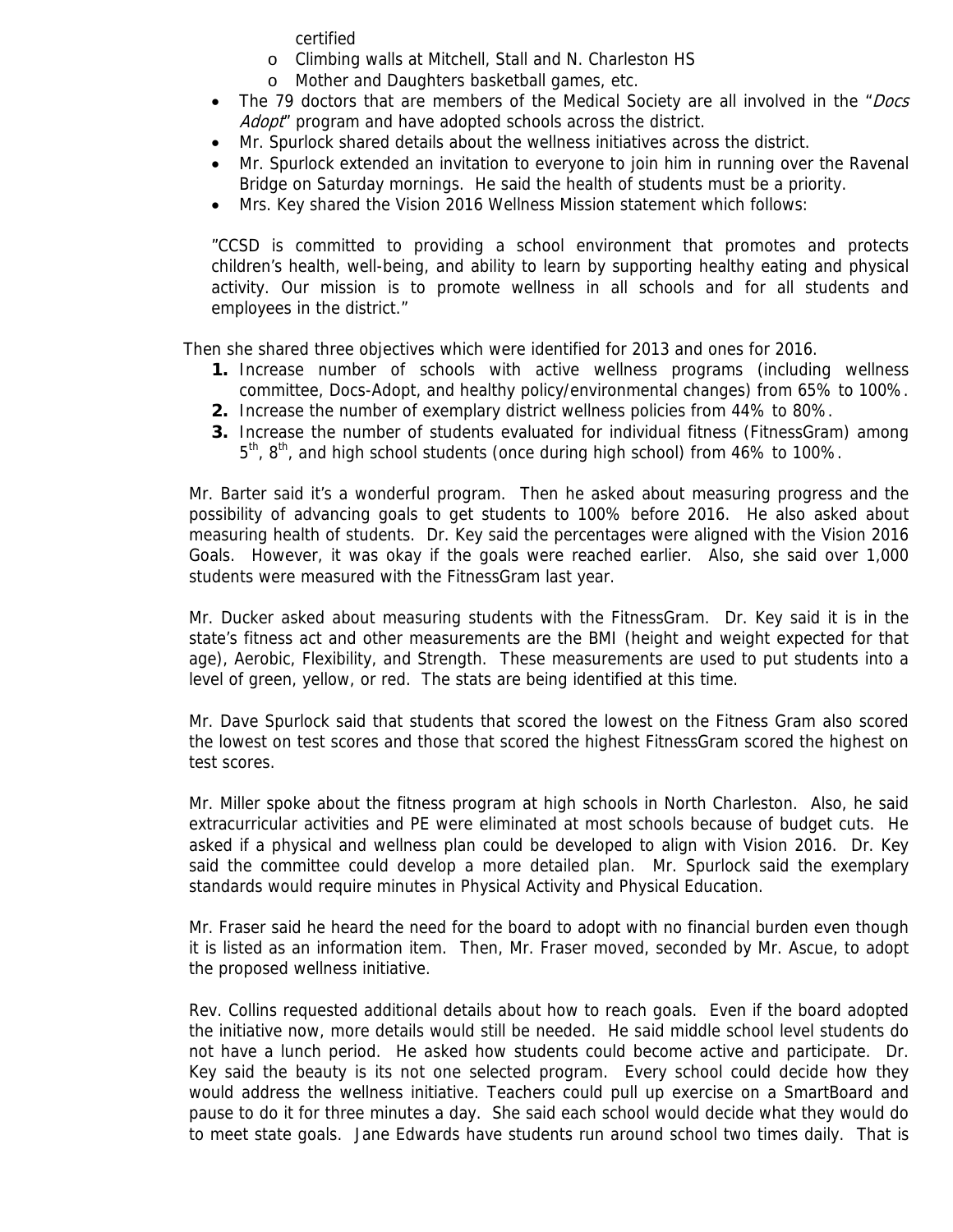cost free. Options are provided for schools and a Wellness checklist is used to identify which schools get \$1,000 toward their Wellness Program.

Mr. Barter asked how staff would increase participation. Mr. Spurlock spoke of the District Wellness Team efforts to share information on best practices with others. Some schools are more invested than others. Mr. Ascue said he liked the school garden program idea and would like to see it expanded to all schools. Mr. Spurlock said the USDA is involved with the garden initiative and students are learning Math and Science while working in the field.

Mrs. Moffly said it was distressing to learn that students won't outlive their parents. She asked what has happened to the culture in the school environment that has created this problem. Mrs. Moffly said the culture must be changed with education mentioning the pressure on students to do better. Also, she agreed with Rev. Collins on the importance of recess. She inquired about the Board workshop to address school bus schedule and school start time. Then she spoke about research on sleep deprivation contributing to obesity. Mrs. Moffly said students spending more time at school and having more work to do after school interferes with student participation in extracurricular activities. It's a larger problem and food is a major contributor because of the antibiotics and steroids in chicken, beef and milk. She suggested the district change the menu used to eliminate steroids fed to students. Dr. Key agreed with Mrs. Moffly that the problem is big, adding that it is why they offered to partner with the district. She said while it seems overwhelming, the solution is to start addressing the issue.

Dr. McGinley thanked Dr. Key for her leadership. Also, she said Mr. Spurlock and Dr. Key have done a phenomenal job in making sure the district addressed the Wellness issue. She mentioned things the district would do to upgrade its lunch menu to promote wellness. She asked the board to support the Wellness Initiative that would promote wellness of students and staff.

Mr. Barter said this was an important topic. He thanked Dr. Key and Mr. Spurlock for their presentation suggesting a future presentation to help the board identify goals to address the initiative and better address progress.

Mr. Garrett called for the vote on the motion to approve the Wellness Initiative. However, Rev. Collins said since it was posted as a presentation, the item should come be placed on a future board agenda. The Board agreed to add it to the next agenda under new business. Mrs. Coats said she supported it especially since it didn't cost the district anything.

#### **X. MANAGEMENT REPORT(S)**

#### **XI. COMMITTEE REPORT(S)**

#### **11.1: Audit & Finance Committee – Mrs. Cindy Bohn Coats**

#### **11.2: Policy Committee – Mrs. Elizabeth Moffly**

#### **A. Second Reading – Policy GBEBDA – Cell Phone Acceptable Use**

Mrs. Moffly moved, seconded by Rev. Collins, approval of the Second Reading of Board Policy GBEBDA – Cell Phone Acceptable Use. The vote was 9-0.

Mr. Fraser asked if it had been more than 30 days between the first and second readings. Mr. Emerson said it was okay since it has been less than 60 days.

#### **XII. POTENTIAL CONSENT AGENDA ITEMS**

- **12.1: Expansion of Enrollment at Buist Academy Mrs. Terri Nichols, Associate Superintendent - Elementary Learning Community - Pulled**  This item was pulled from the agenda. Therefore, no action was taken.
	-
- **12.2: Charleston Progressive Academy Building Package Mr. William Lewis, Chief Operation Officer for Capital Programs**

Mr. Fraser moved, seconded by Rev. Collins, approval of the recommendation authorizing staff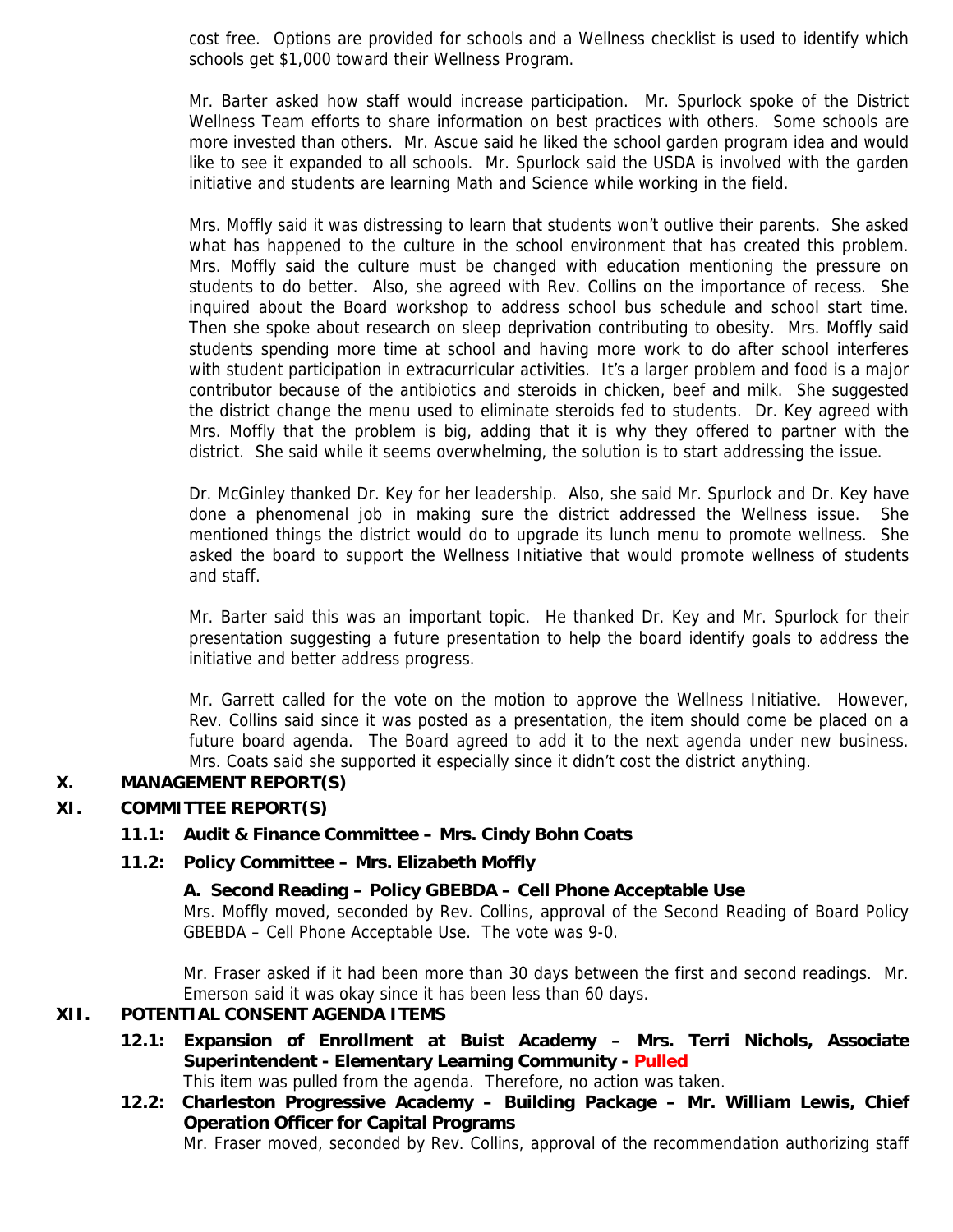to negotiate a Change Order with M. B. Kahn Construction Company for Charleston Progressive Academy, not to exceed \$650,000.00. The vote was 7-2 (Coats and Moffly opposed).

Mr. Lewis distributed information to the board regarding Charleston Progressive Academy. He said this is one of the five seismic schools and the City advised staff to restore a portion of the original campus. The changes initially proposed by the district were based on a conversation the City had with the community. The City changed to a single building. While staff reserved funds, when it went to bid, it came in higher by \$1.6 million. Reserved funds are available. However the Board of Architectural Review (BAR) rejected the waiver proposed by CCSD staff. Mr. Lewis shared three options. 1) stop the project and go to court which would require a lot of time and legal fees. But this option would not allow the district to complete the project on time. 2) The second option is to stop the project and try to redesign the project which would require a lot of extra time to get it done on time. 3) Recognize that there are a number of governing bodies that predict things downtown and the BAR is autonomous, even through the district had strong support. Mr. Lewis shared the cost to price out. Then he said the project has been impacted due to the set-back, therefore not opening the school in August, but 45 days later. He has exhausted everything for value engineering.

The former Board setup a process for program contingency in each wave. There is \$4 1/2 million left in program contingency which must be approved by the board. He recommended board approval to continue the project. The building on Meeting Street will have a positive impact on the downtown area.

Mrs. Moffly said the board would like to see more architectural renderings and know status of building programs under construction. Another issue she mentioned is low enrollment (past and present) and decreased school enrollment downtown. Mrs. Moffly suggested the board consider reducing construction downtown and consider rezoning. She said based on the most recent census, there may not be enough students to warrant three schools downtown.

Dr. McGinley responded to an earlier comment from Mrs. Moffly about the student enrollment at Charleston Progressive Academy indicating that it draws students from all over. The enrollment dropped because of the new location of the swing space. Also, she said information on school construction projects are on the district's website under Capital Program.

Mr. Miller asked if the new structure allowed community visibility into the school. Mr. Lewis confirmed.

Mr. Fraser asked Mr. Lewis to confirm information about the building waves and the individual contingency funds to cover additional cost and Mr. Ducker asked about the sign on cost. Mr. Lewis said \$4.3. The additional is \$650,000. Mr. Miller asked if the Board of Review was kept in the loop or was it an oversight. Mr. Lewis the BAR was kept in the loop.

Mr. Barter asked Mr. Lewis to share additional details on front area of the school. After Mr. Lewis provided details, he said the building would include those areas regardless to size of school.

#### **12.3: Health Advisory Committee – Teacher**

Rev. Collins moved, seconded by Mr. Ascue, approval of appointing Mr. Scott Becker to the Health Advisory Committee. The vote was 9-0.

Mrs. Coats shared background information for new members and said when the original group was recommended by Mrs. Moffly it was determined that others on list would fill vacancies. The person recommended is the only individual on the list that is a teacher. She spoke with person and he was a part time teacher last year but has credentials. Another concern is residency.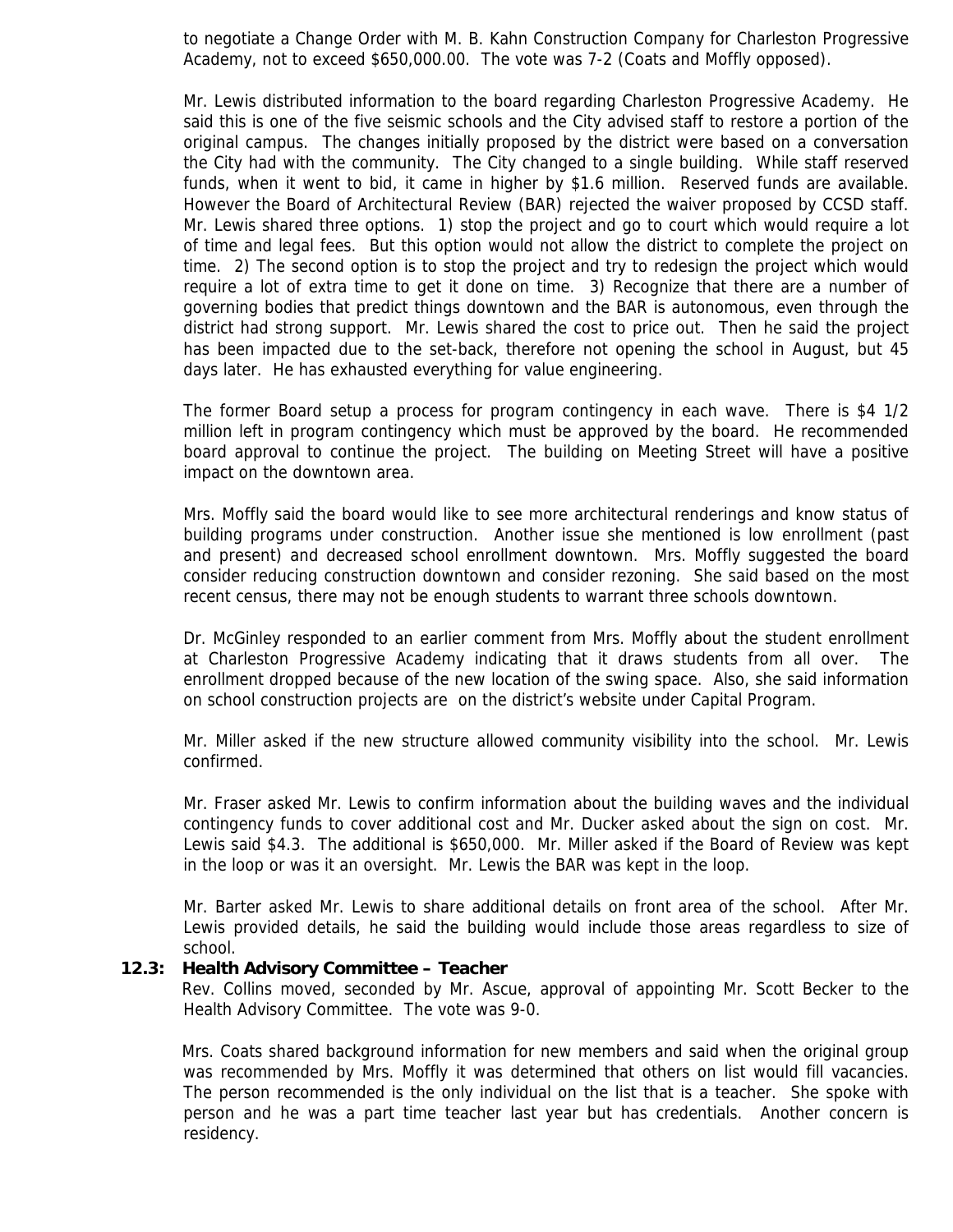Mr. Fraser said he thought guidelines said would be a teacher had to teach in CCSD. Mrs. Moffly said no specifics, other than must be a Charleston County resident.

Mr. Miller asked about advertisement. Mrs. Coats shared details mentioning that Mrs. Portia Stoney placed an ad in the paper and maintains information received.

Mr. Ascue asked if board should revisit applicant pool if there were other vacancies so they'd be more applicants to choose from.

#### **12:4 National School Board Association asking local Boards to Pass Sequestration Resolution**

Mr. Barter moved, seconded by Rev. Collins, approval of sending the Sequestration Resolution to the State Congressional Delegation, with the Board Chair signature. The motion was approved 8-1 (Mrs. Moffly opposed).

Mrs. Coats said a potential letter has been written. She asked the board if they wanted to amend or approve it.

Mr. Fraser explained that unless there is congressional action in Washington, there would cause a huge issue with the budget. He added that it's the cliff that has been mentioned on the local and world news.

Mrs. Moffly said the district did not have membership with the National School Boards Association. However, the district is a member of the South Carolina School Boards Association, a lobbyist group, and she did not favor of paying them \$28,000 annually for membership.

Mrs. Moffly moved to not approve the motion. However, there was not a second.

#### **XIII. NEW BUSINESS**

- 1. Mrs. Coats mentioned two student expulsion appeal hearings asking Board members to send a list of potential dates.
- 2. Mr. Ducker shared the following.

"I propose that the board approve a public workshop to discuss the controversy surrounding the placement of the Low country Technical (LCT) Program at the Rivers Campus. I also propose that the workshop be conducted in the CCSD Board Room on Wednesday, November28th beginning at 1:00PM. I further propose that we invite as participants, key community leaders that are proponents and opponents of locating the LCT at the Rivers Campus. I will provide a list of suggested invitees for the board's consideration not later than Thursday, November 15<sup>th</sup>. The list will include administrators from Burke and the Charleston Charter School for Math and Science (CCSMS) as observers. Finally, I propose that the Superintendent, as a matter of reference for the discussion, provide the board and the attendees a verbal and written history of the project, its current status and participate in the discussion".

However, after discussion outlined below, it was determined that this topic would be discussed at the Board workshop on November 28<sup>th</sup>.

- Mr. Ascue requested a board workshop be scheduled to discuss 2-3 items instead of just one. I.e., Transfer Policies, District 2 Rezoning, Student Transfer Policies, etc.
- Rev. Collins said the Lowcountry Tech Academy project went back a lot further than Mr. Ducker was aware of. Also, he said he wasn't sure why Mr. Ducker would want to overturn the previous board's decision and it would take the majority to overturn the decision.
- Mr. Garrett said it does merit further consideration.
- Mr. Fraser said it would be helpful for new Board members to discuss LCTA.